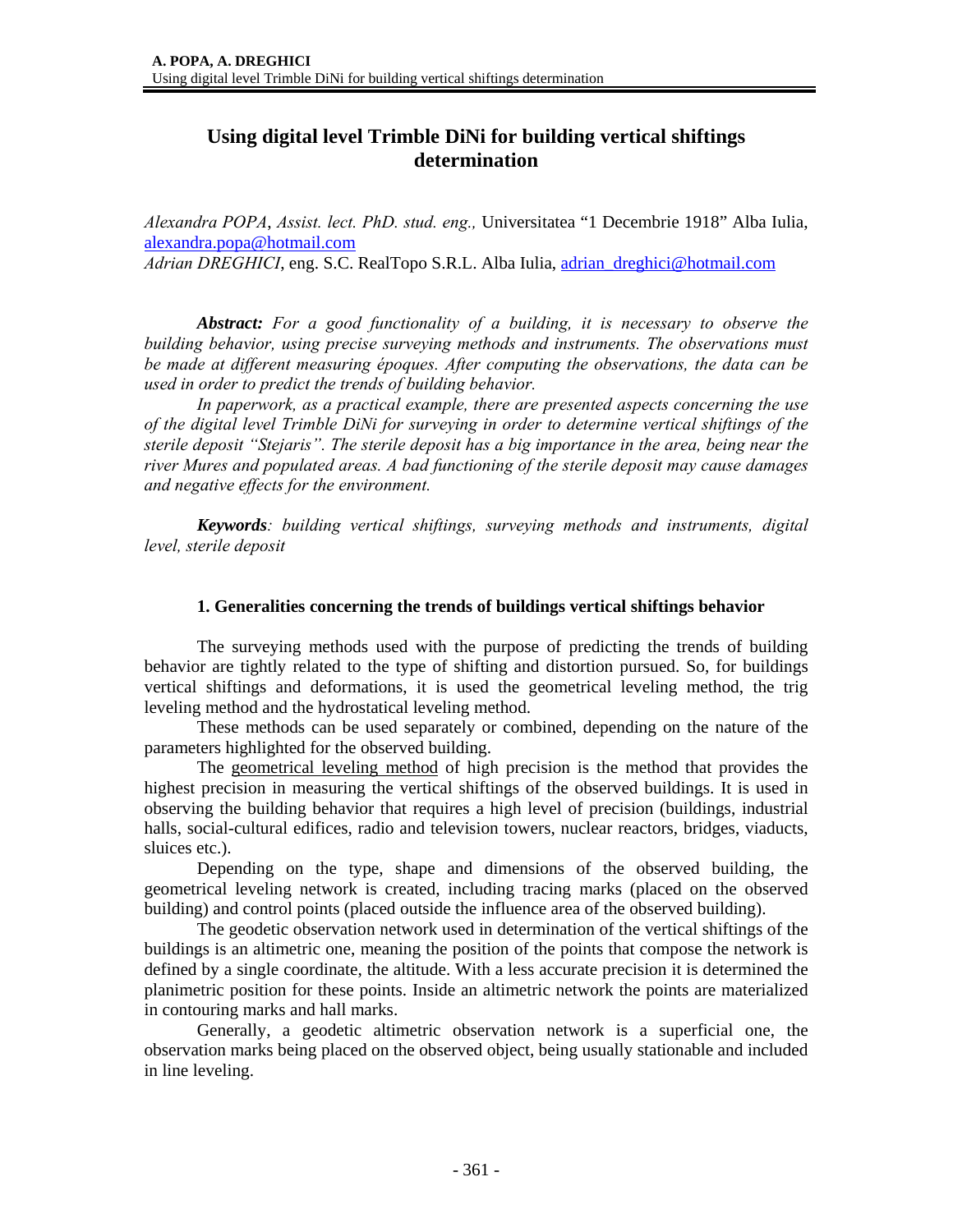## **2. The Trimble DiNi Digital Level**

The Trimble DiNi Digital Level is a digital height measurement sensor designed for any job site where fast and accurate height determination is required. Use the Trimble DiNi for applications such as precise leveling of flat and sloping surfaces, establishing the vertical component of grade and ground profiles, subsidence monitoring, and establishing the vertical component of control networks.

The Trimble DiNi Digital Level lets you:

- Determine accurate height information 60% faster than with automatic leveling;
- Eliminate errors and reduce rework with digital readings;
- Transfer data to the office easily;
- Measure to a field of just 30 cm.

The easy-to-use and accurate Trimble DiNi offers numerous features to maximize your productivity in the field.



*Fig. 1. Trimble DiNi Digital Level* 

The applications that the digital level can accomplish with the "Survey" menu are:

- Single point measurement allows measuring a single point;
- Line leveling it is used in the case of line leveling, that can be afterwards calculated and computed;
- Intermediate Sight it is used in case of intermediate observation;
- Stake Out application used for level stake-out**.**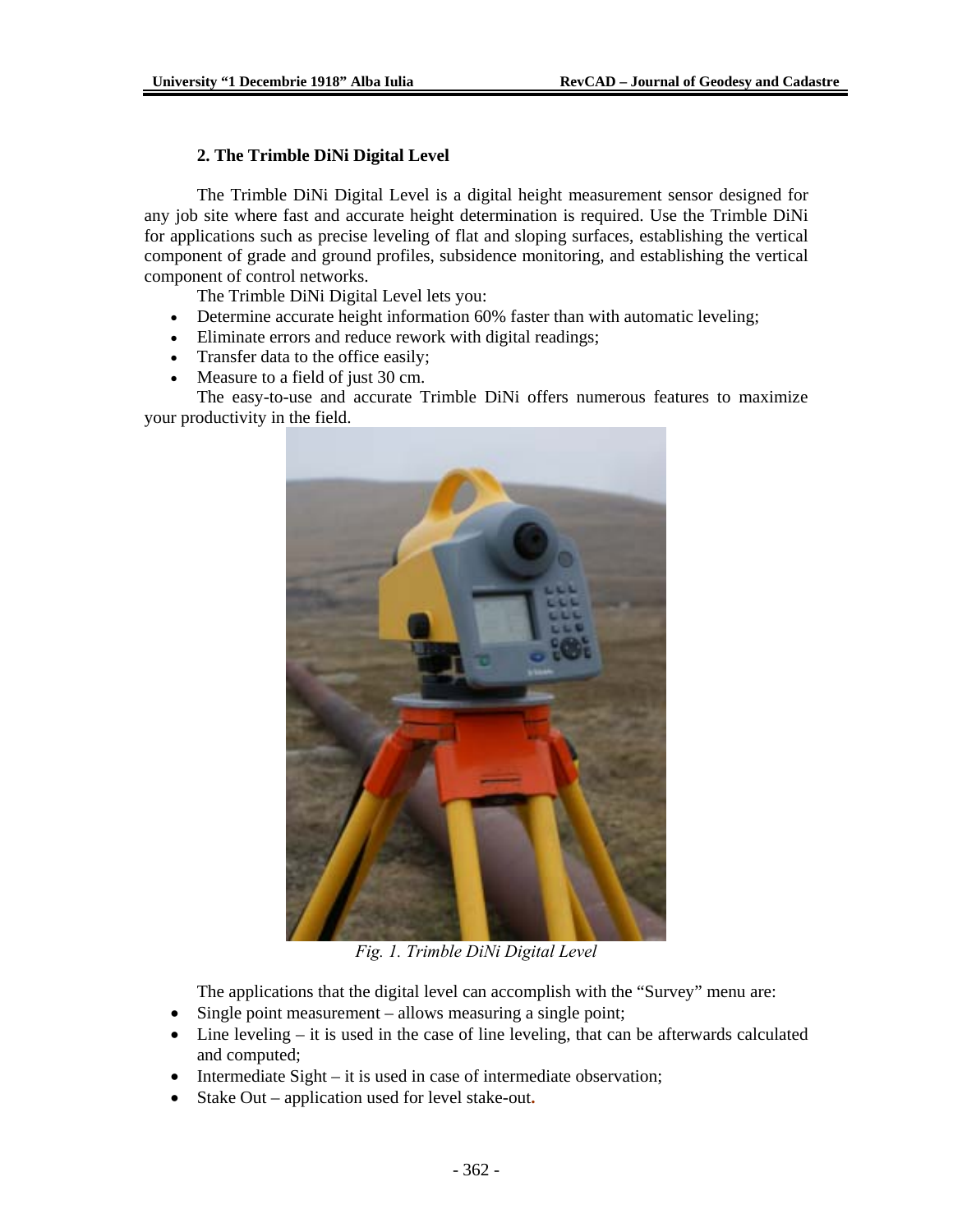## **3. Application – The sterile deposit from Stejaris**

The purpose of the sterile deposit "Stejaris", Ocna Mures, is storing the sterile resulted from the manufacturing the chlorosodium and from the purifying of the residual water on unlimited (or undetermined) period of time.



*Fig. 2. The sterile deposit Stejaris* 

 Depositing the sterile in the deposit has to be made only in secured conditions, stability and protection of the environment, keeping in mind the fact that near the deposit are agricultural and populated areas and the Mures river.

The residual water is restored to Mures river, and this requires the quality of the rinsed water (that has to fit in the standards established by the environment laws). It also requires the flow and the level that the Mures river has to reach so that an undangerous dilution proportion can be accomplished, in the favor of the flora, fauna and the users downstream.

Hereby, an observation of the behavior of the sterile deposit, by overlooking the deposit of the sterile operation, the draught and the restoration of the rinsed water in the emissary is imposed.

The goals of observing the sterile deposit behavior are:

- ensures the security and tenacity, by tracking down dangerous phenomena and the areas where they show up;
- observing the evolution of predictable phenomena, with possible adverse effects;
- operative signalization of reaching the warning criteria and the limit values given by the measuring and control equipment;
- verifying the efficiency of all the intervention measures applied;
- verifying the impact the sterile deposit has on the environment.

The topographical measuring supervising considers:

- the position of the subterranean water table level;
- the variation of the flow of water infiltrated from the deposit;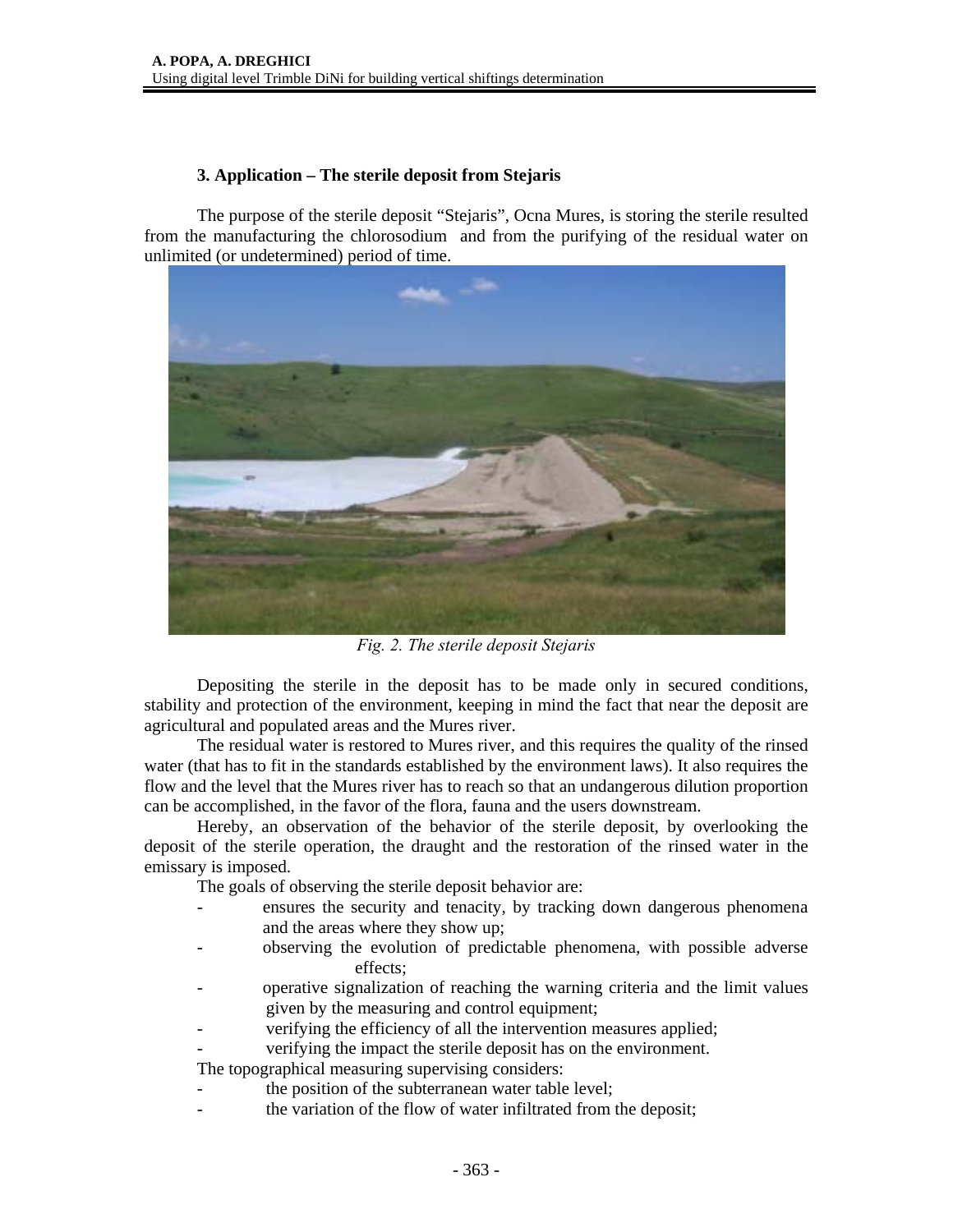- the interior and exterior subsidence of the deposit embankment;
- the efficiency of the antipollution measures stipulated.

In that direction, in the purpose of observing the behavior of the sterile deposit "Stejaris" an geodetic altimetric observation network was determined, consisted of:

- 11 observation marks placed on the deposits' embankment, 8 of them placed upstream, 3 of them downstream. As long as the deposit explotation will advance, a number of new observation marks will be determined in areas where vertical shiftings are expected;
- 17 control points, placed around the outline of the deposit, but also in the downstream area. These points allow the later determination of other observation marks.



*Fig. 3. The geodetic observation network of the sterile deposit Stejaris, Ocna Mures* 

The observations made within the geodetic observation network for the vertical shiftings determination were made with the digital level Trimble DiNi, and the data processing was made using the soft TerraModel.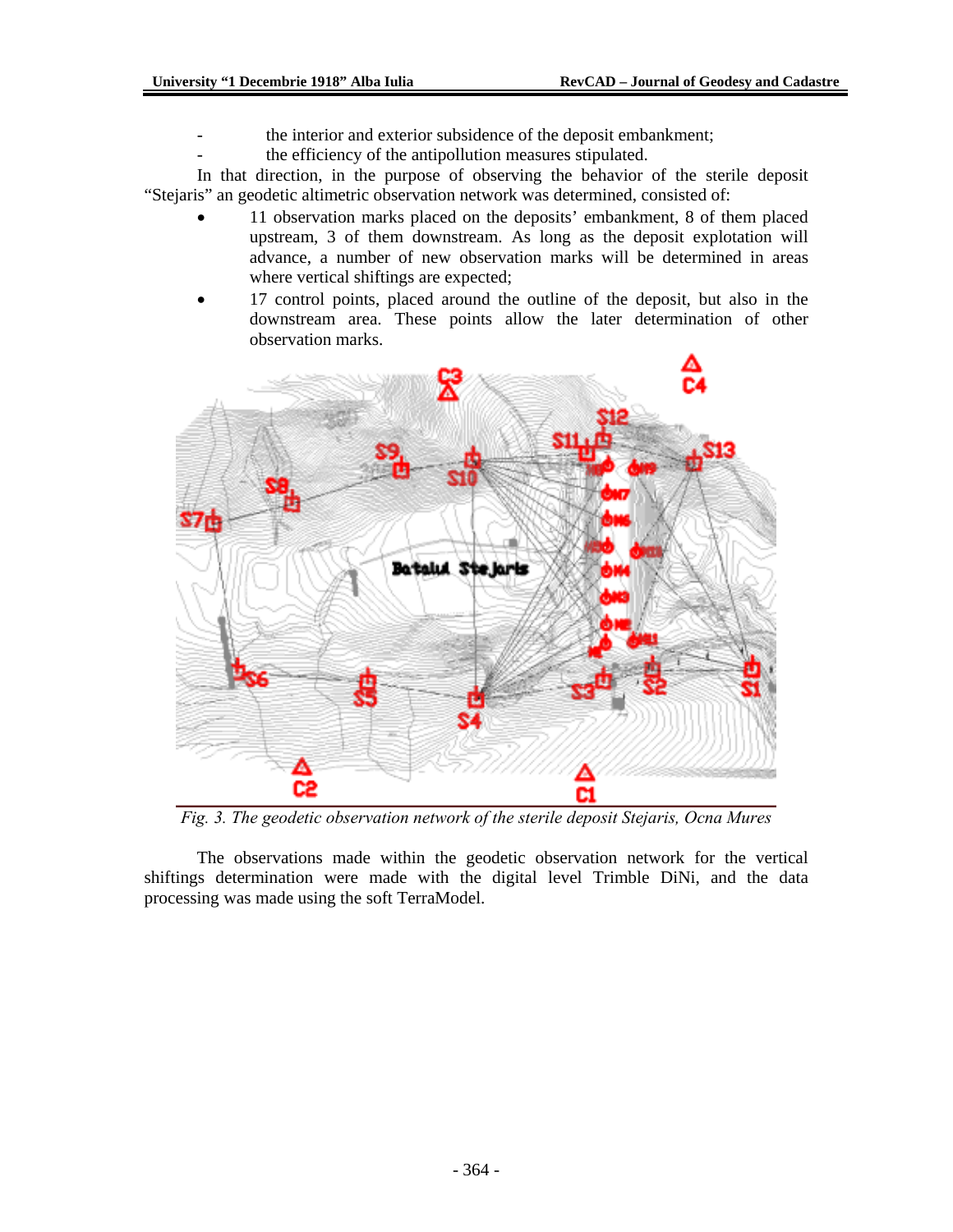| STATIONINFO 2  |      |                                                                                                                                 |               |        |
|----------------|------|---------------------------------------------------------------------------------------------------------------------------------|---------------|--------|
| REFSTATION 2   |      | STAFFBACKSIGHT 1.535 STAFFDISTANCE 30.065                                                                                       |               |        |
| REFSTATION 2   |      | STAFFBACKSIGHT 1.534 STAFFDISTANCE 30.067                                                                                       |               |        |
| REFSTATION     | -11  | STAFFFORESIGHT 1.929 STAFFDISTANCE 34.769                                                                                       |               |        |
| REFSTATION 11  |      | STAFFFORESIGHT 1.929 STAFFDISTANCE 34.767                                                                                       |               |        |
| STATIONINFO 11 |      |                                                                                                                                 |               |        |
| STATIONINFO 10 |      |                                                                                                                                 |               |        |
| REFSTATION     | -1 N | STAFFBACKSIGHT 1.264 STAFFDISTANCE 95.746                                                                                       |               |        |
| REFSTATION     | 10   | STAFFBACKSIGHT 1.266 STAFFDISTANCE 95.985                                                                                       |               |        |
| REFSTATION     | 11   | STAFFFORESIGHT 0.147                                                                                                            | STAFFDISTANCE | 80.080 |
| REFSTATION     | -11  | STAFFFORESIGHT 0.147 STAFFDISTANCE 80.011                                                                                       |               |        |
| STATIONINFO 11 |      |                                                                                                                                 |               |        |
| STATIONINFO 10 |      |                                                                                                                                 |               |        |
| REFSTATION     | ר 1  | STAFFBACKSIGHT 1.274 STAFFDISTANCE 77.732                                                                                       |               |        |
| REFSTATION     | 10   | STAFFBACKSIGHT 1.274 STAFFDISTANCE                                                                                              |               | 77.632 |
| REFSTATION     | 9    | STAFFFORESIGHT 1.434 STAFFDISTANCE                                                                                              |               | 76.837 |
| REFSTATION 9   |      | STAFFFORESIGHT 1.434 STAFFDISTANCE 76.087                                                                                       |               |        |
| STATIONINFO 9  |      |                                                                                                                                 |               |        |
|                |      | $\Gamma$ : $\ell$ $\Gamma$ . $\ell$ . $\ell$ . $\ell$ . $\ell$ . $\ell$ . $\ell$ . $\ell$ . $\ell$ . $\ell$ . $\ell$ . $\ell$ . |               |        |

*Fig. 4. Extract from the observations* 

 Considering the fact that the sterile deposit is still under construction, the measuring époques were set at 3 months range. After finishing the construction of the sterile deposit, the measuring époques will be set at 6 months range in the first 5 years and after that, at 1 year range.

#### **4. Conclusions**

After processing the observations made in different measuring époques, different altitudes were obtained for each observation mark.

| Marca | lul 2008 | lan 2009 | Dif iul-ian |
|-------|----------|----------|-------------|
| M2    | 353,898  | 353,893  | $-0,005$    |
| M3    | 353,677  | 353,657  | $-0.020$    |
| Μ4    | 353,261  | 353,244  | $-0.017$    |
| M5    | 353,242  | 353,231  | $-0.011$    |
| Μ6    | 353,075  | 353,062  | $-0.013$    |
| M7    | 352,707  | 352,698  | $-0.009$    |
| М8    | 352,601  | 352,600  | $-0.001$    |
| M9    | 352,250  | 352,247  | $-0.003$    |
| M10   | 352,420  | 352,382  | $-0.038$    |
| M11   | 353,500  | 353,500  | 0,000       |

*Tabel 1. Observation mark altitudes at different measuring époques* 

The differences between the observation mark altitudes show a slowly vertical shifting (sag) of the embankment. Taking in consideration the fact that the deposit is still under construction, these differences have insignificant values and could not have a negative effect on the environment. Though, until the end of the construction period, but also after that, the surveyings are necessary to be done strictly, with high precision instruments – digital levels, like Trimble DiNi – at precise time range or whenever elements that could cause the degradation of the deposit are observed: cracks, level of the water table etc.